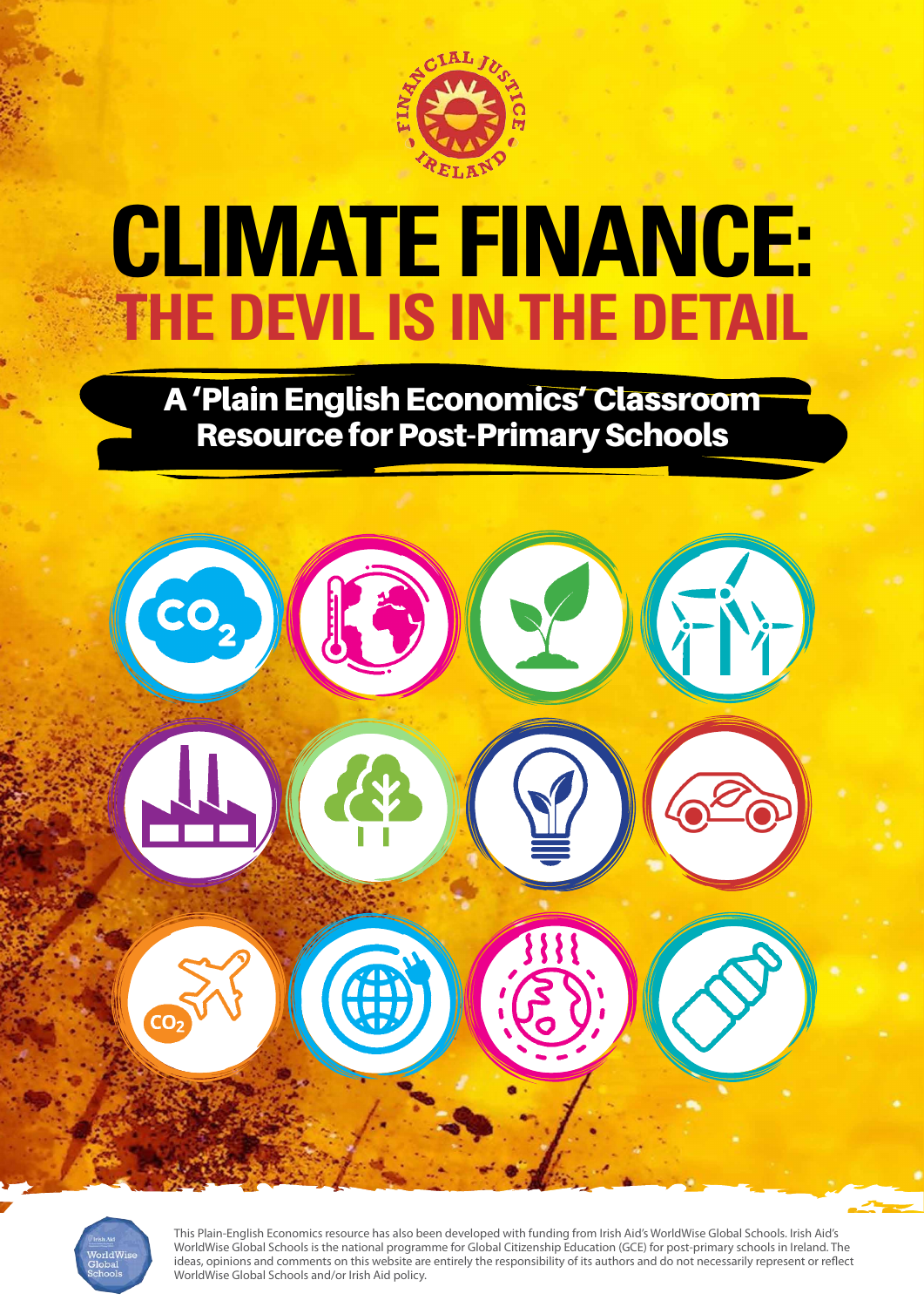## **climate finance: the devil is in the detail**



#### Learning Intention

Students will learn what climate finance is, part of what developing countries have demanded at the COP26 climate conference, and how to think critically when it comes to climate finance. They will also obtain human insight into the real-world impacts of climate change from an inspirational leader not much older than your students.



#### Length of time required:

Ideally this would be split into two 40-minute classes, with the video section first, followed by the climate finance comprehension.



#### Materials required:

For the video, use either a projector or an iPad and earphones for each student, with access to YouTube.



#### Curriculum links:

- **History (JC): 3.12** evaluate the role of a movement or organisation, such as the European Union or United Nations, in promoting international cooperation, justice and human rights
- **Geography (JC): 2.6** examine the causes and implications of climate change
- **Business Studies: 3.10** Use their knowledge, and information from a range of media sources, to discuss current economic issues and present an informed view
- Politics and Society: 8.1 actions that address sustainable development; 8.2 arguments concerning sustainable development.



#### Key Skills:

- **Being literate**
- Managing information and thinking
- Working with others
- **Being numerate**



**2 3**

Material adapted from **'Chatham House: Climate Finance, the Elephant in the Room' & 'Inside Climate News: At COP26, a Consensus That Developing Nations Need Far More Help Countering Climate Change'**. Note: this piece has gone through a readability checker and the Plain-English guidelines developed by the National Adult Literacy Association.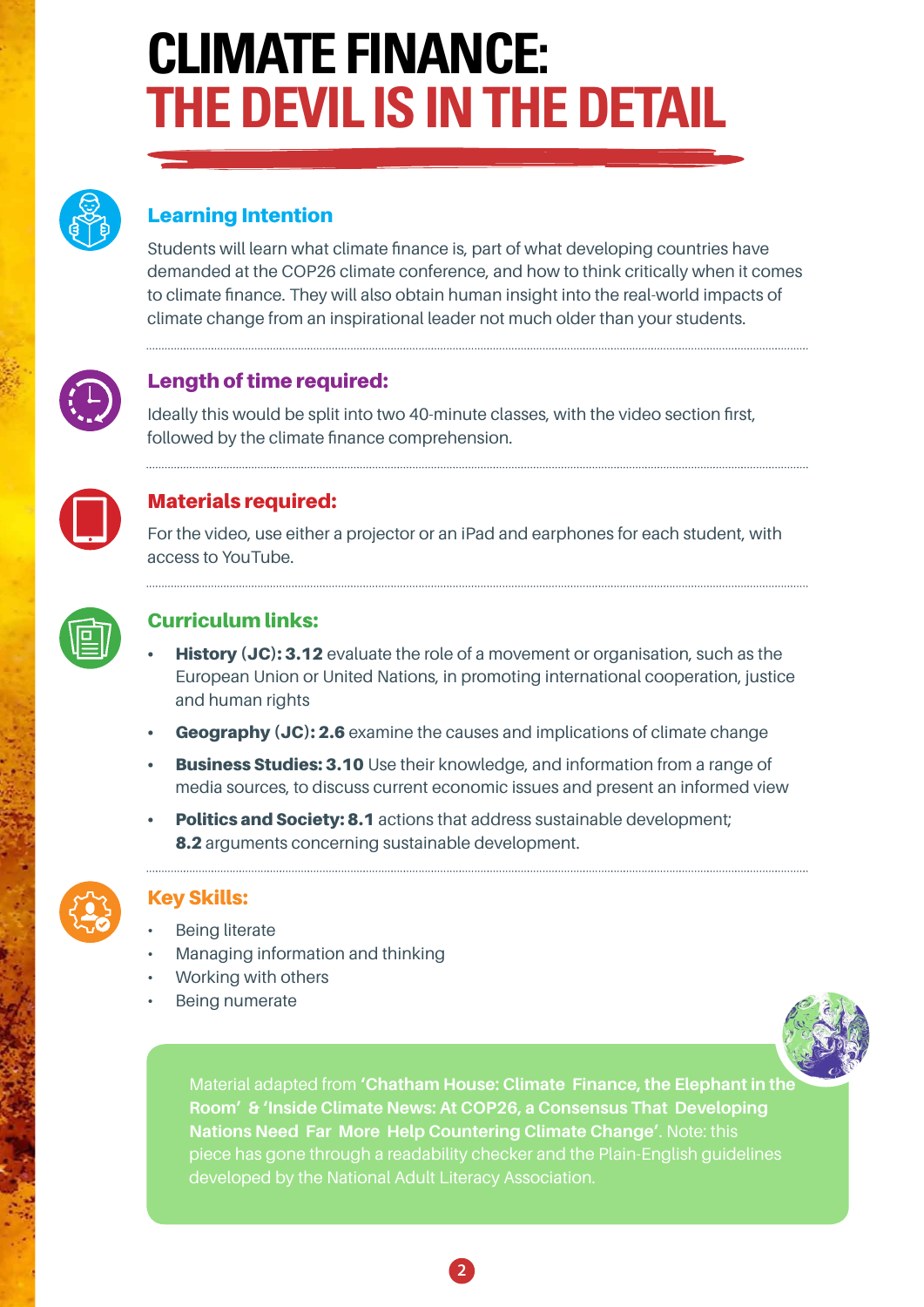# **video & quiz**



Watch youth climate justice activist and environmentalist Elizabeth Wathuti close the opening ceremony of the 2021 United Nations (UN) Climate Conference (COP26). Watch from **01:36:43** to **01:43:10**.





**2 3**

**Source:** UN Climate Change on YouTube. Search or click 'COP26 Live - World Leader's Summit Opening Ceremony' if video is not working

**IN THE REAL PROPERTY OF A REAL PROPERTY OF A REAL PROPERTY** 

### Follow up quiz (in pairs):

- 1. Where is Elizabeth's home country?
- 2. What does she mean when she says that the impact of her allotted speaking time does not only remain with her?
- 3. What issues does Elizabeth speak about in her home country?
- 4. Name one evocative image that Elizabeth shares.
- 5. By 2025, half of the world's population will be facing what?
- 6. By the time Elizabeth is 50, how many people will be displaced from sub-Saharan Africa due to climate change?
- 7. Elizabeth says that the people in sub-Saharan Africa have historically contributed how much of the greenhouse gases in the atmosphere?
- 8. How much have their children contributed?
- 9. "When we look after the trees, the trees look after us". What is meant by this?
- 10. What do you think Elizabeth's strategy is with her speech? What is she trying to do, and how is she trying to do it?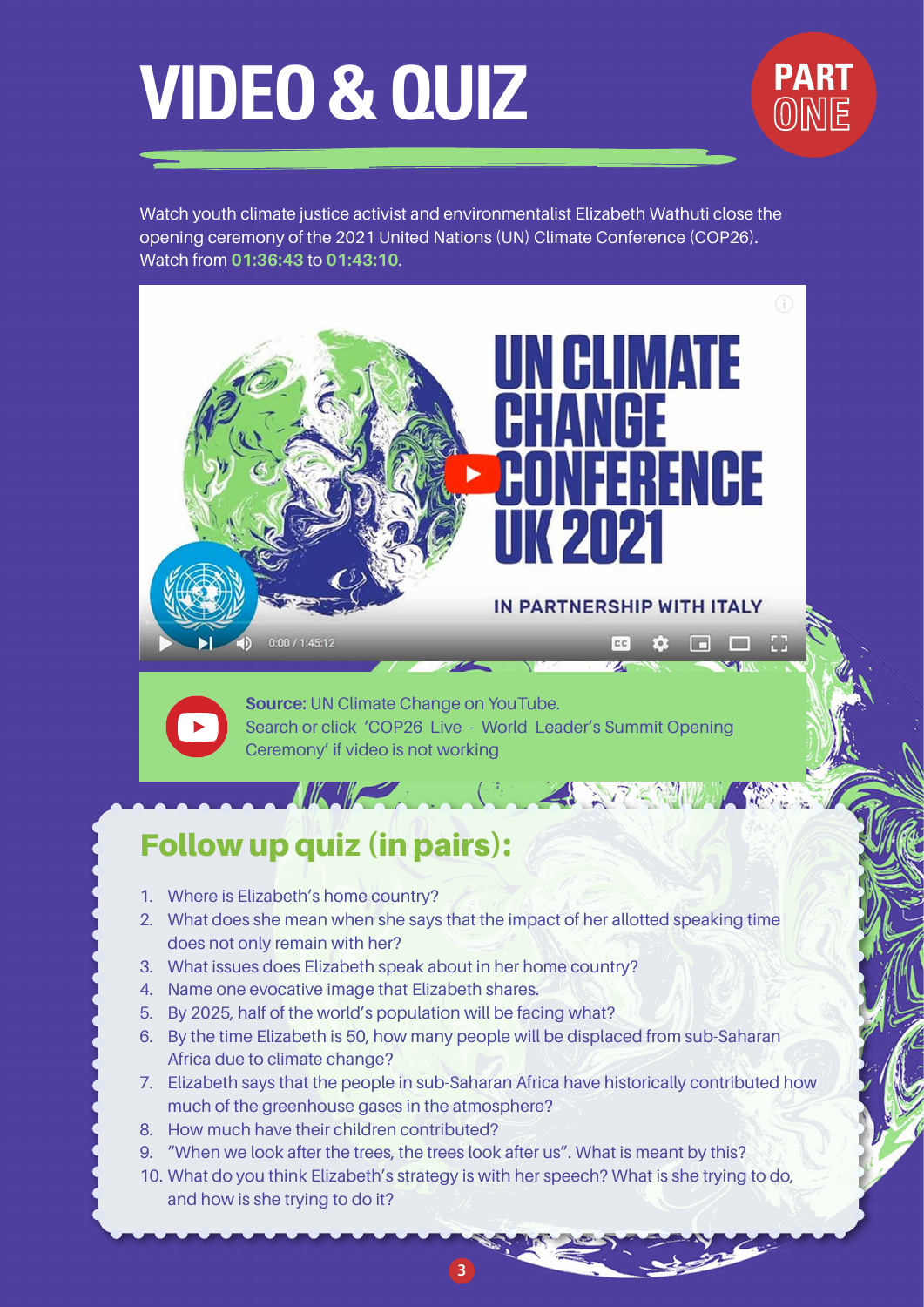### **climate finance: THE DEVIL IS IN THE DETAIL**



#### What is Climate Finance?

'Climate finance' means the money given by rich countries to so-called 'developing' countries, to help them reduce the activities that are damaging to the climate, or help them respond to changes in the climate that are already happening in their country. In 2009, at the global climate talks in Copenhagen, 'developed' or rich countries pledged to donate \$100 billion every year by 2020 in climate finance to developing countries, continuing until at least 2025.

#### It's 2021, so have rich countries donated what they said they would?

No, the rich countries have failed in their promise, with the 2019 figures amounting to just \$80 billion (there is a time lag getting the figures for 2020 and 2021 because the process is so complex). Now the Organisation for Economic Cooperation and Development (an organisation that is made up solely of rich countries), is estimating that the rich countries will finally provide \$100 billion a year, but not until 2023.

\$100 billion a year from 2023 sounds great, right? Better late than never…? Well, it's not that simple, and this is where we need to put our critical thinking hats on. Even though \$100 billion sounds like a lot, we have to start scrutinizing this number. So let's start digging ... because the devil is in the detail.

#### One of the core issues with this \$100 billion figure is what type of finance it is composed of

A loan is money lent that has to be repaid, which is debt. A grant is money given that does not have to be repaid. One important question to ask whenever you hear about climate finance is the following: Will the country being given the money have to pay it back? Will the 'donation' actually be a loan of money from the donor, and will the donor expect the recipient to pay interest on the loan? In other words, how much of the money given is a grant, and how much of it is a loan?

When politicians decided on the \$100 billion figure in 2009, they never said how much of this should be grants and how much should be in loans. And now we are in a situation where, in 2019, loans were estimated to make up a whopping 71% of all climate finance. This means that rich countries are giving lots of loans to developing countries - loans that must be paid back, with interest.

#### What's the problem? It's still funding, right?

Well, lots of people think that this is very unfair because it is the rich countries that are mostly responsible for causing climate change! So what they are essentially saying is,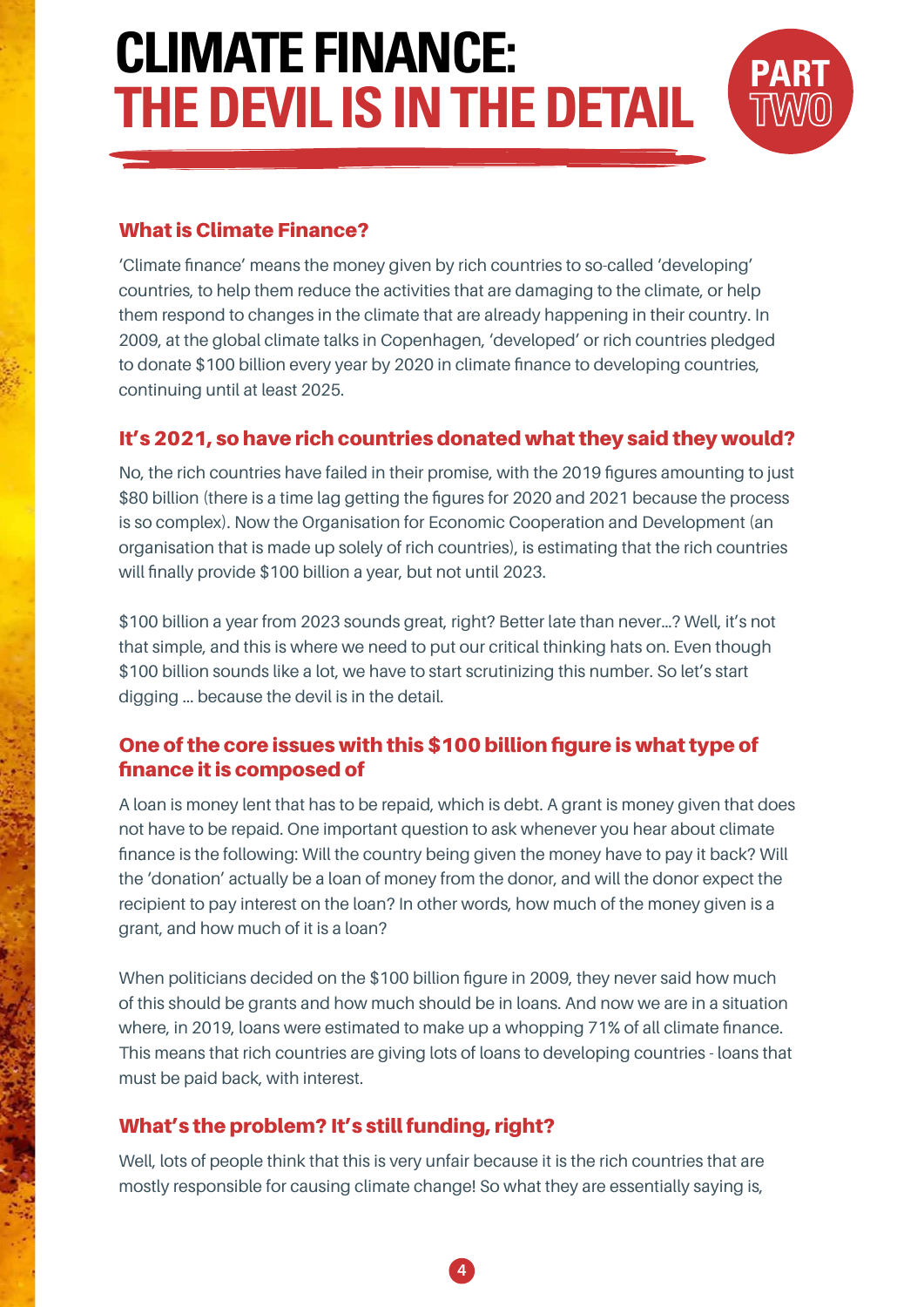## **climate finance: THE DEVIL IS IN THE DETAIL**



*"Wow, this problem [climate change] we are mostly responsible for is really bad and we recognise that it's impacting you first and worst, but don't worry we'll give you 'climate finance', and by that we mean we'll give you a loan of money to try fix the problem we created, and yes of course we have to charge you for the loan!"*

Worsening this situation is the fact that most, if not all, developing countries are already in significant debt, again often due to loans from richer countries. Some of these debts are really old and difficult to get out of because the interest gets compounded every year. Having to pay back these debts means that developing countries' governments are forced to decide between paying back these debts, or instead acting to climate-change proof their country and protect their people. In fact, a United Nations Development Programme report from April estimated that 72 developing nations will owe about \$598 billion in gross debt between 2021 and the end of 2025. If this debt was cancelled that would actually result in more finance freed to respond to climate change, amongst other societal issues. In fact, low-income countries spend five times more on debt than on tackling climate change.

That's why at the 2021 Climate Talks in Glasgow, developing countries strongly demanded more grants instead of loans, and for some of their existing debts to be cancelled so that they could have more space to respond to the climate crisis.

#### The second core issue with this \$100 billion figure is to do with which part of the public purse the money comes from

Governments in countries like Ireland receive income (via taxes, for example) and they make budgets every year, which outline how this money will be spent. One of the key targets of the Sustainable Development Goals is that rich countries would aim to give 0.7% of their Gross National Income (GNI) to poorer countries and help them to achieve development that aligns all financing flows and policies with economic, social and environmental priorities. This 0.7% is called Official Development Assistance (ODA), but most countries don't even meet this target.

Climate finance is supposed to sit outside of this 0.7% ODA as was agreed in 2015. It should be extra, in addition to, "as well as." ODA does not equal climate finance, and climate finance does not equal ODA. In a nutshell, climate finance should be both "new" and "additional". But the OECD's 2023 estimations actually counts much of the ODA as climate finance; when these two categories of financing need to be kept separate!